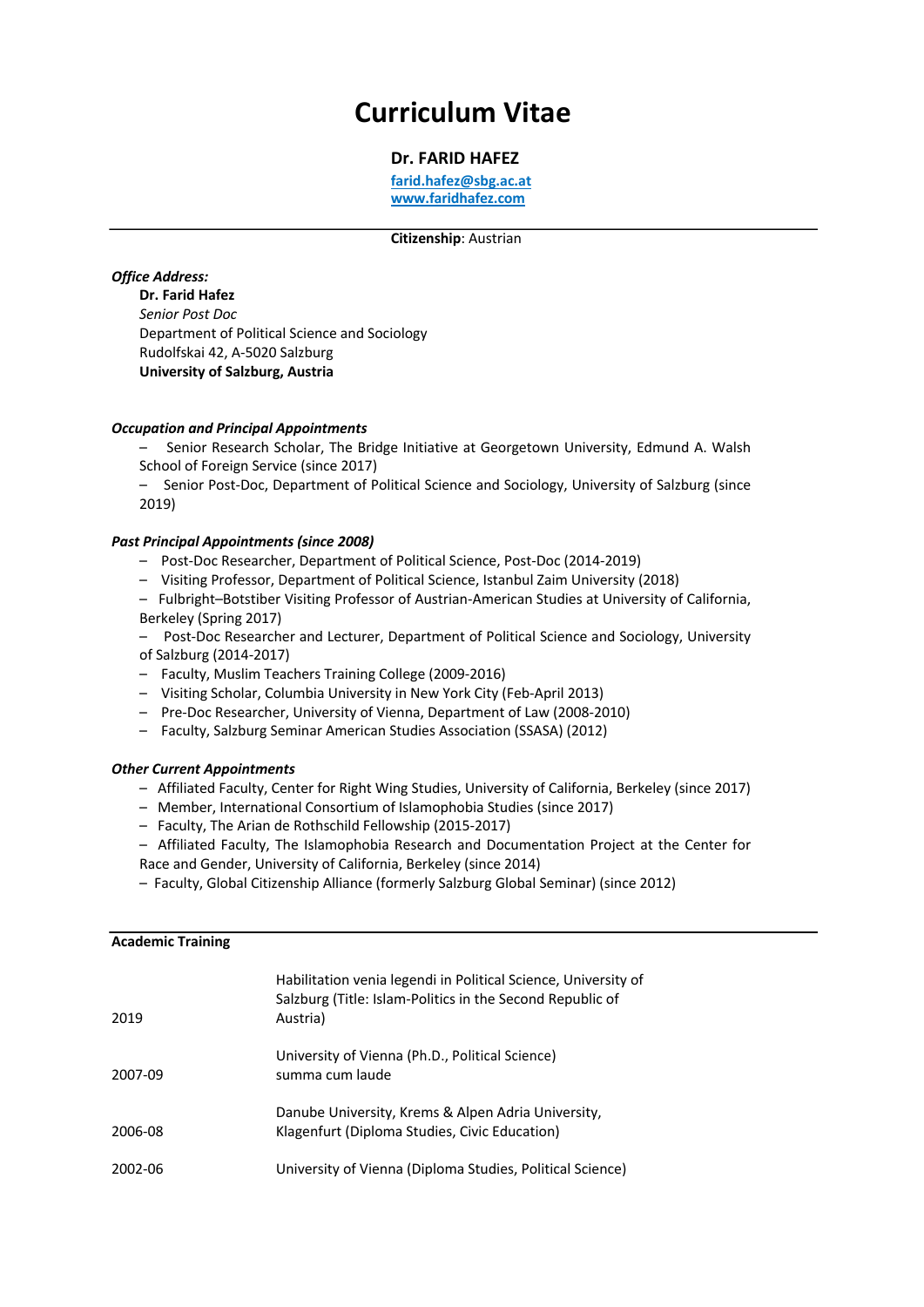| Administration<br>2010-2016<br>2010-2016<br><b>Special Appointments</b> | International Office, Muslim Teachers Training College (Founding Director)<br><b>Study Commission (Head)</b> |
|-------------------------------------------------------------------------|--------------------------------------------------------------------------------------------------------------|
|                                                                         | Erasmus Visiting Scholar, Department of Political Science, Turkish German University                         |
| 2016 (2 weeks)                                                          | (Istanbul, Turkey)                                                                                           |
|                                                                         | Erasmus Visiting Scholar, Department of Political Science and International Relations,                       |
| 2015 (2 weeks)                                                          | 29 Mayis Üniversitesi (Istanbul, Turkey)                                                                     |
|                                                                         | Visiting Scholar, Postgraduate Center at Syarif Hidayatullah State Islamic University                        |
| 2013 (1 week)                                                           | Jakarta (Indonesia)                                                                                          |
| 2013 (2 weeks)                                                          | Erasmus Visiting Scholar, Faculty of Philosophy at Osmangazi University (Turkey)                             |
| 2013 (2 weeks)                                                          | Erasmus Visiting Scholar, Faculty of Philosophy at Istanbul University, (Turkey)                             |

## **Teaching History – University Courses Taught**

#### **University of Salzburg (annually since 2016)**

Migration- and Racism-Studies (Department of Sociology)

## **University of Art and Design Linz (2018)**

- Anti-Muslim Racism: History and Theory (Department of Sociology)

## **Istanbul Zaim University (2018)**

- Islamic Political Thought
- Theories of Democracy;
- Religion, Politics and Society
- Muslim Minorities in the West (Department of International Relations and Political Science)

#### **University of Vienna (annually 2016-2017)**

Democracy and Youth (Department of Education Sciences)

# **Alpen-Adria University of Klagenfurt (annually 2013-2015)**

Human Rights and Democracy (Department of Education Sciences)

# **Danube University of Krems (annually 2012-2013)**

- MAS-Program 'Islam and Migrations in Europe' (Department of Migration Studies)
- M.Sc. program 'Migration Management' (Department of Migration Studies)

#### **Muslim Teachers Training College (annually 2009-2016)**

- Civic Education
- History of Islamic Political Thought
- Scientific Writing
- Qualitative Research Methods
- Writing Bachelor Thesis

#### **University of Vienna (annually 2008-2012)**

- Islam in the Media (Department of Oriental Studies)
- Islam in Europe (Department of Oriental Studies)

#### *Research Grants (selection)*

- Reporting and documentation of Islamophobic incidents (848425  $-$  I-Report, European Commission) (2020-2022)
- Muslims in Austria (University of Salzburg, 2019-)
- European Islamophobia Report 2018 (TR2015/DG/01/A5-02/005, European Commission)
- Collaborator: Islamophobia in the V4 countries (Social Sciences and Humanities Research Council of Canada, SSHRC) (2017-2020)
- Understanding Islamophobia in a Global and Comparative Perspective (Austrian-American Educational Commission, 2017)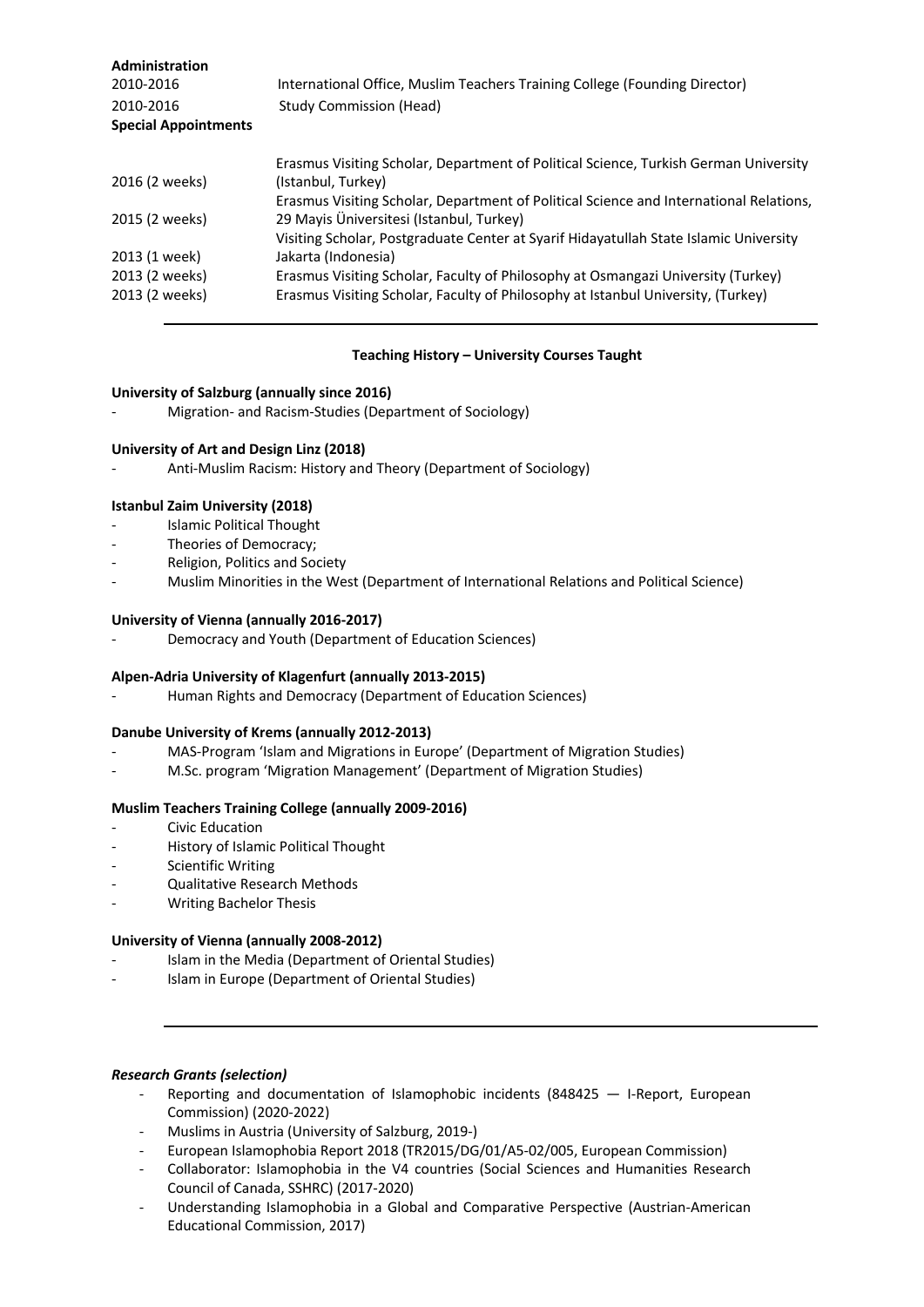- Muslim Youth Movements in European Nation States (University of Salzburg, 2014-2019).
- Reframing US-American Hip Hop in Austrian youth culture (Dietrich W. Botstiber Foundation/Washington D.C.) (2013-14).
- Christian-Muslim relations at University Colleges. Muslim Teachers Training College Vienna (IRPA) and Christian Teachers Training College (KPH). (2012-14)
- The Islamic Faith Community in Austria challenges and opportunities of a recognized religious minority in Austrian political system and civil society at the Department of Philosophy of Law, Law of Religion and Culture at the University of Vienna (Austrian National Bank, ÖNB). (2008-2010)
- Islamophobic populism between the far right and the center in Vienna. (Wissenschafts- und Forschungsförderung der Stadt Wien). (2008-09)
- Member of the 'Network on comparative research on Islam & Muslims in Europe' a project of GSRL (Le Groupe de Sociologie des Religions et de la Laïcité), a CNRS Research Institute on issues of religions and secularism (2006-08)

## *Awards and Academic Distinctions*

- 2016 Fulbright Scholarship
- 2010 Scholarship for publication of Ph.D.-thesis by the Austrian Association of Political Science (ÖGPW) and the Austrian Research Community (ÖFG)
- 2009 The Gap-Magazine Top 100 Austrians with exceptional future
- 2009 Bruno-Kreisky Award for the Political Book of the Year (Dr. Karl Renner Institute)
- 2007 Scholarship for the Session 440 *Immigration and Inclusion: Rethinking National Identity* of the Salzburg Global Seminar
- 2006 Scholarship for best performance at the University of Vienna

#### **Memberships**

- Austrian Political Science Association
- German Studies Association

#### **Service as Reviewer/Jury Member (selections)**

Journals: American Journal of Political Science, Ethnicities, Hurst Publishers, Routledge Social Sciences, Politics and International Studies, European Journal of Political Research, Austrian Journal of Political Science, Jahrbuch der Kommission für Migration- und Integrationsforschung, Islamophobia Studies Journal, Turkish Journal of Political Science, Journal für Psychologie, Publizistik – Vierteljahresschrift für Kommunikationsforschung, Thomas Riggs & Co. Textbooks (USA), Open Cultural Studies, Patterns of Prejudice, Insight Turkey, Critical Research on Religion, Open Culture, Journal of Muslims in Europe Institutions: Netherlands Organisation for Scientific Research, Austrian Political Science Association, Federal Agency of Civic Education (Germany), Swiss National Science Foundation, V-Dem Project, Open Society Foundations, UC Berkeley Haas Institute for a fair and inclusive Society

Non-Academic: Austrian Cultural Forum New York, Embassy of the United States of America – Vienna, Austrian Ministry of European and International Affairs, Austrian Ministry of Interior, Mercator Foundation (Germany), European Commission against Racism and Intolerance, European Commission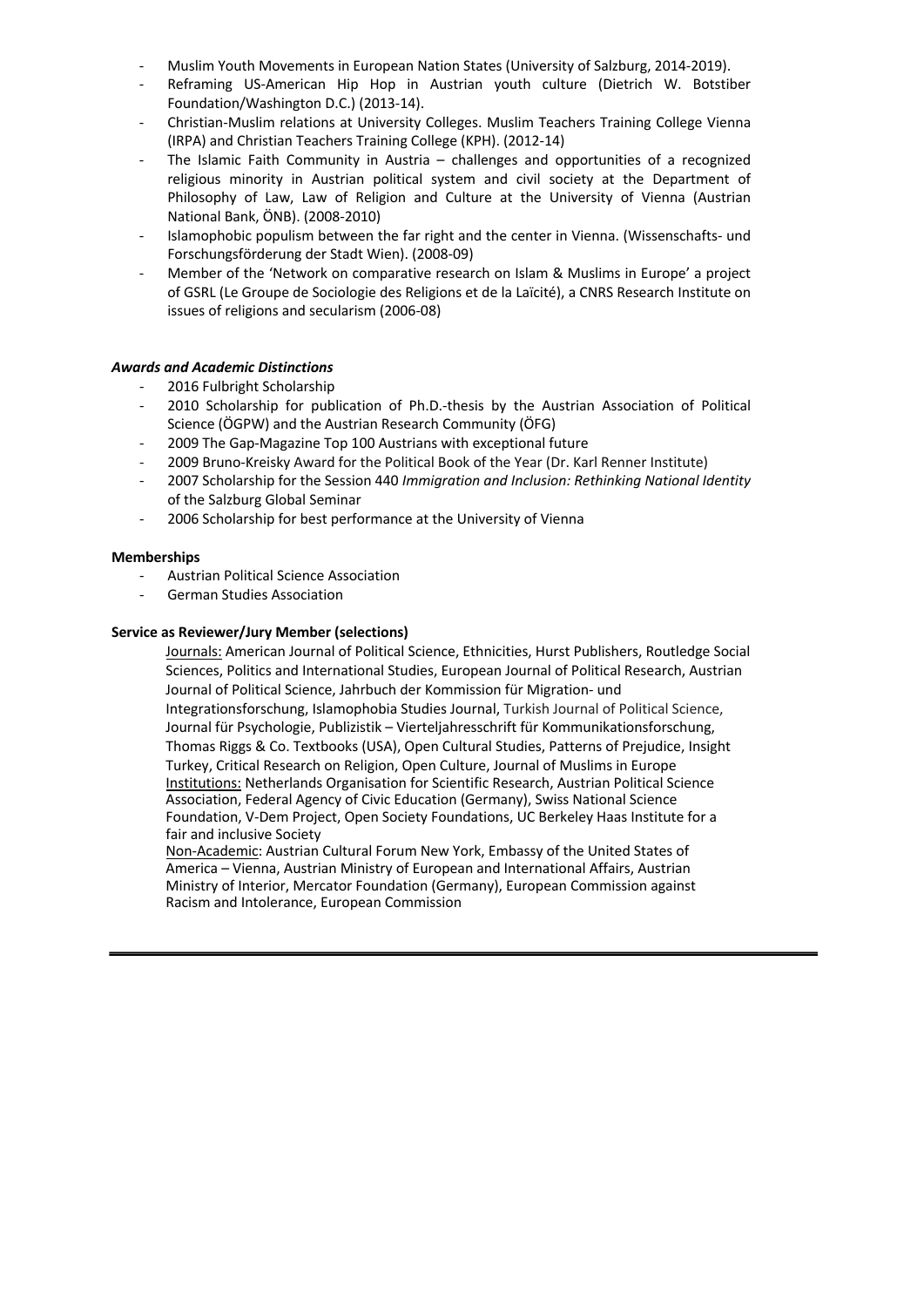# **Publications**

# **Monographs:**

- (1) (with Reinhard Heinisch) *Islam-related Politics in Europe*, New Brunswick/New Jersey: Rutgers University Press (*forthcoming in 2020*).
- (2) *Feindbild Islam. Zur Salonfähigkeit von Rassismus*, Wien: Böhlau Verlag & V&R unipress. (*2019*).
- (3) *Islamisch-politische Denker. Eine Einführung in die islamisch-politische Ideengeschichte*  (Peter Lang Verlag, 2014, 2nd edition 2016).
- (4) *Malcolm X* (Alhamra, 2015, 2nd edition 2018).
- (5) *Anas Schakfeh: Das österreichische Gesicht des Islams* (Braumüller Verlag, 2012).
- (6) *Islamophober Populismus. Moschee- und Minarettbauverbotsdebatten österreichischer Parlamentsparteien*, (Verlag für Sozialwissenschaften Springer, 2010)

# **Co-edited volumes:**

- (1) *Islamophobia in Muslim Majority Societies*, ed. vol with Enes Bayrakli, (Routledge, 2019)
- (2) *Die Islamische Glaubensgemeinschaft in Österreich. 1909 – 1979 – 2019*, ed. vol with Rijad Dautovic (New Academic Press, 2019)
- (3) *Jung, muslimisch, österreichisch: Einblicke in die 20 Jahre Muslimische Jugend Österreich*, ed. vol. with Reinhard Heinisch, Raoul Kneucker, Regina Polak (New Academic Press, 2016).
- (4) *From the Far Right to the Mainstream Islamophobia, Party Politics and the Media*, ed. vol. with Humayun Ansari (Campus, 2012)
- (5) *Religionsunterricht und säkularer Staat*, ed. vol. with Amena Shakir (Frank&Timme Verlag, 2012)
- (6) *Islamophobie in Österreich*, ed. vol. with John Bunzl (Studienverlag, 2009)

# **Editorial work for Journals and Reports:**

- (1) *European Islamophobia Report*, co-edited with Enes Bayrakli (since 2015, four volumes)
- (2) *Islamophobia Studies Yearbook*/Jahrbuch für Islamophobieforschung (since 2010, peer reviewed since 2015, ten volumes)

# **Articles in refereed Journals:**

- (1) 'Unwanted Identities. The 'Religion Line' and Global Islamophobia', Development Journal, (*forthcoming* 2020)
- (2) 'From Jewification to Islamization: Political anti-Semitism and Islamophobia in Austrian politics then and now', *ReOrient*, Vol. 4, No. 2, Spring 2019, 197-220.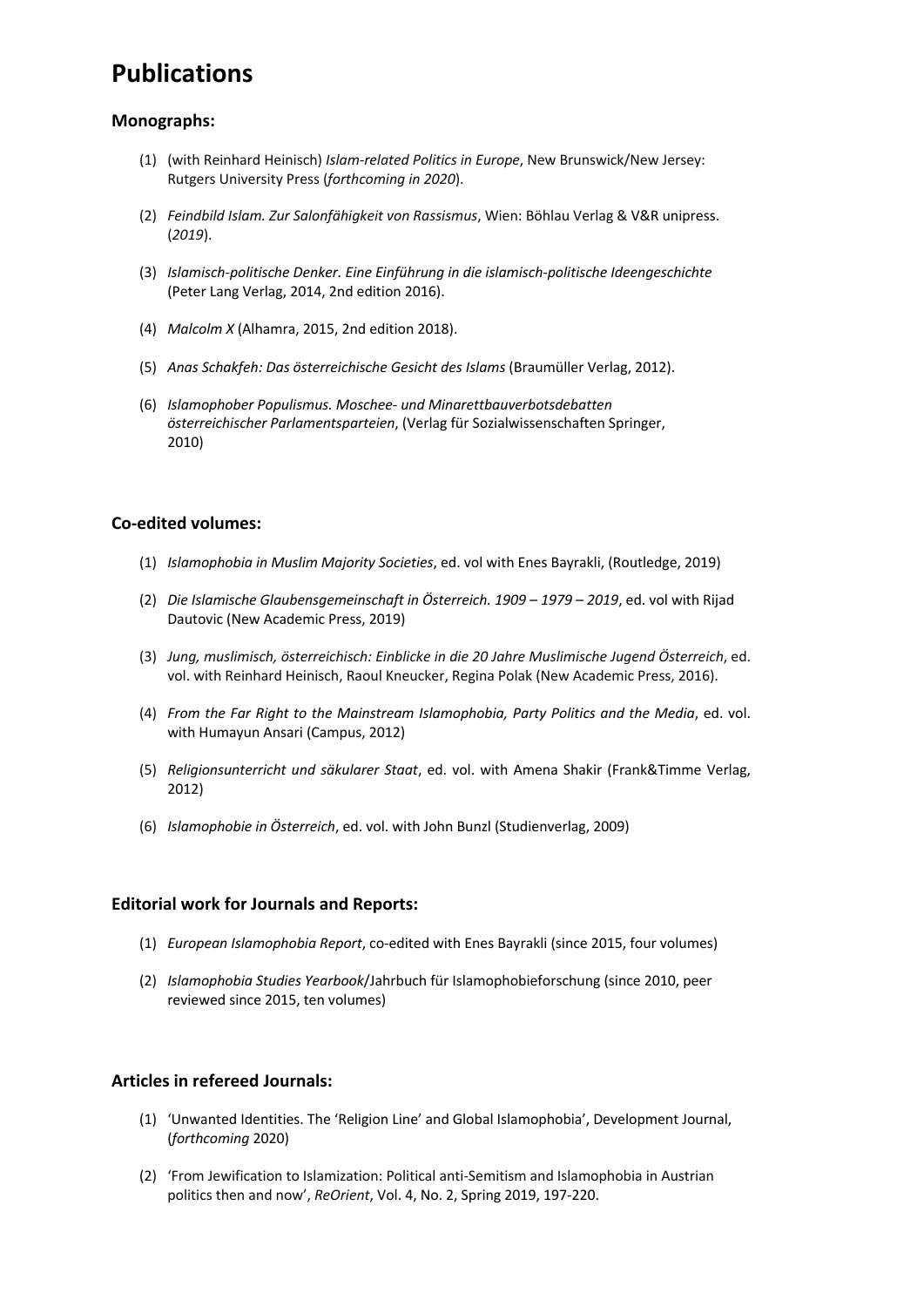- (3) (with Rijad Dautovic) 'Institutionalising Islam in Contemporary Austria: A Comparative Analysis of the Austrian Islam Act of 2015 and Austrian Religion Acts with Special Emphasis on the Israelite Act of 2012', *Oxford Journal of Law and Religion*, Volume 8, Issue 1, February 2019, Pages 28–50 (first published 11 June 2018).
- (4) 'Islamophobe Denkfabriken. Strategien der systematischen Diffamierung und Delegitimierung muslimischer zivilgesellschaftlicher AkteurInnen am Beispiel der Denkfabrik 'European Foundation for Democracy'', *Islamophobia Studies Journal* Vol. 10 (2019): 7-30.
- (5) Street-level and government-level Islamophobia in the Visegrád Four countries, *Patterns of Prejudice*, Volume 52, 2018 - Issue 5: 436-447.
- (6) 'Schools of Thought in Islamophobia Studies: Prejudice, Racism, and Decoloniality.' *Islamophobia Studies Journal* 4.2 (2018): 210-225.
- (7) (with Enes Bayraklı and Léonard Faytre) 'Engineering a European Islam: An Analysis of Attempts to Domesticate European Muslims in Austria, France, and Germany', *Insight Turkey*, Vol 20, No. 3, Summer 2018, 131-156.
- (8) (with Reinhard Heinisch) 'Breaking with Austrian Consociationalism: How the Rise of Rightwing Populism and Party Competition have changed Austria's Islam Politics', *Politics and Religion*, Volume 11, Issue 3, September 2018, pp. 649-678.
- (9) 'Alte neue Islampolitik in Österreich? Eine postkoloniale Analyse der österreichischen Islampolitik', *ZfP – Zeitschrift für Politik*, 65. Jahrgang, 1/2018, 22-44.
- (10) Zwischen Fundamentalismus und Emanzipation. Die Frage nach dem muslimischen Subjekt vor dem Hintergrund des antimuslimischen Rassismus/der Islamophobie, in: *Neue Praxis – Zeitschrift für Sozialarbeit, Sozialpädagogik und Sozialpolitik* (Special Issue: Rassismus in der Sozialen Arbeit und Rassismuskritik als Querschnittsaufgabe), Sonderheft 15, 2018, 70-77.
- (11) Avusturya 'İslam Öğretmenleri' Araştırması: Medya Haberleri Ve Siyasi Çıkarımlar, *MEDİAD Medya ve Din Araştırmaları Dergisi | Journal of Media and Religion Studies*, Haziran 2018, 1 (1), 139-154.
- (12) 'From Harlem to the Hoamatlond. Hip Hop, Malcolm X, and Muslim Activism in Austria', *Journal of Austrian-American History*, Vol. 1, No. 2 (2017), pp. 159-180.
- (13) 'Muslim Protest against Austria's Islam law. An Analysis of Austrian Muslim's Protest against the 2015 Islam Law', *Journal of Muslim Minority Affairs*, 2017, Vol. 37 , Iss. 3, 2017, 267-283.
- (14) 'Whose Austria? Muslim Youth Challenge Nativist and Closed Notions of Austrian Identity', *Anthropology of the Middle East*, 12:1, Summer 2017: 38-51.
- (15) "Debating the 2015 Islam Law in Austrian Parliament: Between Legal Recognition and Islamophobic Populism" *Discourse and Society ,* VOL 28, ISSUE 4, 2017, PP. 392–412.
- (16) "Schulen der Islamophobieforschung: Vorurteil, Rassismus und dekoloniales Denken", *Islamophobia Studies Yearbook*, Vol. 8, 2017, 9-29.
- (17) "Religion in der österreichischen Politikwissenschaft" *J-RaT – Interdisciplinary Journal for Religion and Transformation in Contemporary Society*, 3 (1) January 2017: 41-61.
- (18) "Ostarrichislam. Gründe der korporatistischen Hereinnahme des Islams in der Zweiten Republik" *ÖZP – Austrian Journal of Political Science* 45 (3) 2016: 1-11.
- (19) "PEGIDA in Parliament? Explaining the Failure of PEGIDA in Austria" *German Politics and Society* 34 (4) 2016: 101-118.
- (20) "Comparing Anti-Semitism and Islamophobia: The State of the Field" *Islamophobia Studies Journal* 3 (2) Spring 2016: 16-34.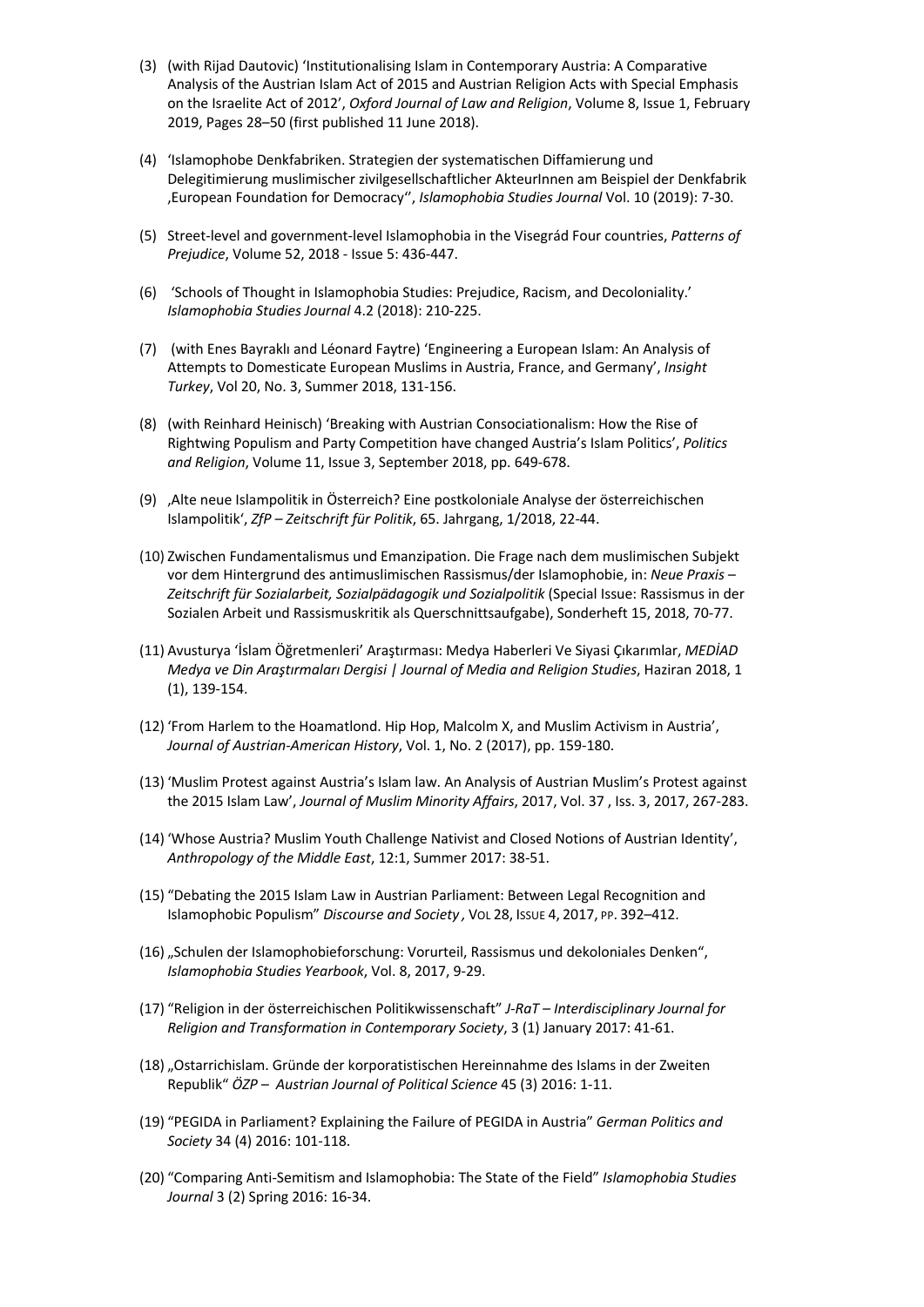- (21) "Political Beats in the Alps: On Politics in the Early Stages of Austrian Hip Hop Music" *Journal of Black Studies* 47 (7) June 2016: 730-752.
- (22) Co-authored with Rijad Dautović "MuslimInnen als BürgerInnen zweiter Klasse? Eine vergleichende Analyse des Entwurfes eines neuen Islamgesetzes 2014 zum restlichen Religionsrecht" *Jahrbuch für Islamophobieforschung* 2015: 26-54.
- (23) "Die österreichische "Islam-Lehrer"-Studie. Mediale Berichterstattung und politische Implikationen" *Jahrbuch für Islamophobieforschung* 2015: 100-122.
- (24) "Disciplining the 'Muslim Subject'. The Role of Security Agencies in Establishing Islamic Theology within the State's Academia" *Islamophobia Studies Journal* 2 (2) Fall 2014: 43-57.
- (25) "Shifting borders: Islamophobia as the cornerstone for building pan-European right-wing unity" *Patterns of Prejudice* 48 (5) 2014: 1-21.
- (26) "Gedenken im "islamischen Gedankenjahr". Zur diskursiven Konstruktion des österreichischen Islams im Rahmen der Jubiläumsfeier zu 100 Jahren Islamgesetz" *Wiener Zeitschrift für die Kunde des Morgenlands*, nr.104/2014: 63-84.
- (27) "Von Harlem ins Hoamatland. Hip Hop, Malcolm X und muslimischer Aktivismus in der Alpenrepublik" *AAA – Arbeiten aus Anglistik und Amerikanistik* 38 (2) 2013: 217-238.
- (28) "Der Gottesstaat des Essad-Bey. Eine Muhammad-Biographie aus der Sicht eines jüdischen Konvertiten zum Islam unter besonderer Berücksichtigung der Dimension des Politischen" *Journal of Arabic and Islamic Studies* 13/2013: 1-21.
- (29) "Islamophobe Weltverschwörungstheorien … und wie Obama vom Muslim zum Muslimbruder wurde" *Journal für Psychologie*, Jg. 21 (1) 2013: 1-22.

#### **Other Academic Publications:**

- (1) Farid Hafez and Reinhard Heinisch (2019), The political influence of the Austrian Freedom Party in Austria, in: Benjamin Biard, Laurent Bernhard and Hans-Georg Betz (eds.) Do they make a difference? The policy influence of radical right populist parties in Western Europe, London, New York: ECPR Press Rowman & Littlefield, 145-164.
- (2) Farid Hafez and Linda Hyökki (2019) Researching sisters and brothers: implications of ingroup research to fieldwork among Muslims, in: Katharina Limacher, Astrid Mattes, Christoph Novak (eds.), Prayer, Pop, and Politics: Researching Religious Youth in Migration Society, Book Series "Religion and Transformation in Contemporary Society" Vol. 14, V&R unipress.
- (3) Reading Islamophobia Through the Lens of James Baldwin, in: The Leibniz ScienceCampus "Eastern Europe – Global Area", Special Issue No. 1, Understanding and Explaining Islamophobia in Eastern Europe, 2019, pp.21-25.
- (4) Der Protest österreichischer MuslimInnen gegen das Islamgesetz 2015, in: Rijad Dautovic & Farid Hafez (eds.), *Die Islamische Glaubensgemeinschaft in Österreich. 1909 – 1979 – 2019*, (New Academic Press, 2019), 329-351.
- (5) Farid Hafez and Rijad Dautovic, "Eine neue Geschichte der Islamischen Glaubensgemeinschaft?" Beiträge zu einem neuen Blick auf ihre Geschichte und Entwicklung, in: Rijad Dautovic & Farid Hafez (eds.), *Die Islamische Glaubensgemeinschaft in Österreich. 1909 – 1979 – 2019*, (New Academic Press, 2019), 11-16.
- (6) Farid Hafez (2019): Anti-muslimischer Rassismus. Worüber sprechen wir überhaupt?, in: Ucar, Bülent & Wassilis Kallis, Antimuslimischer Rassismus in Deutschland, v&r unipress, 57- 75.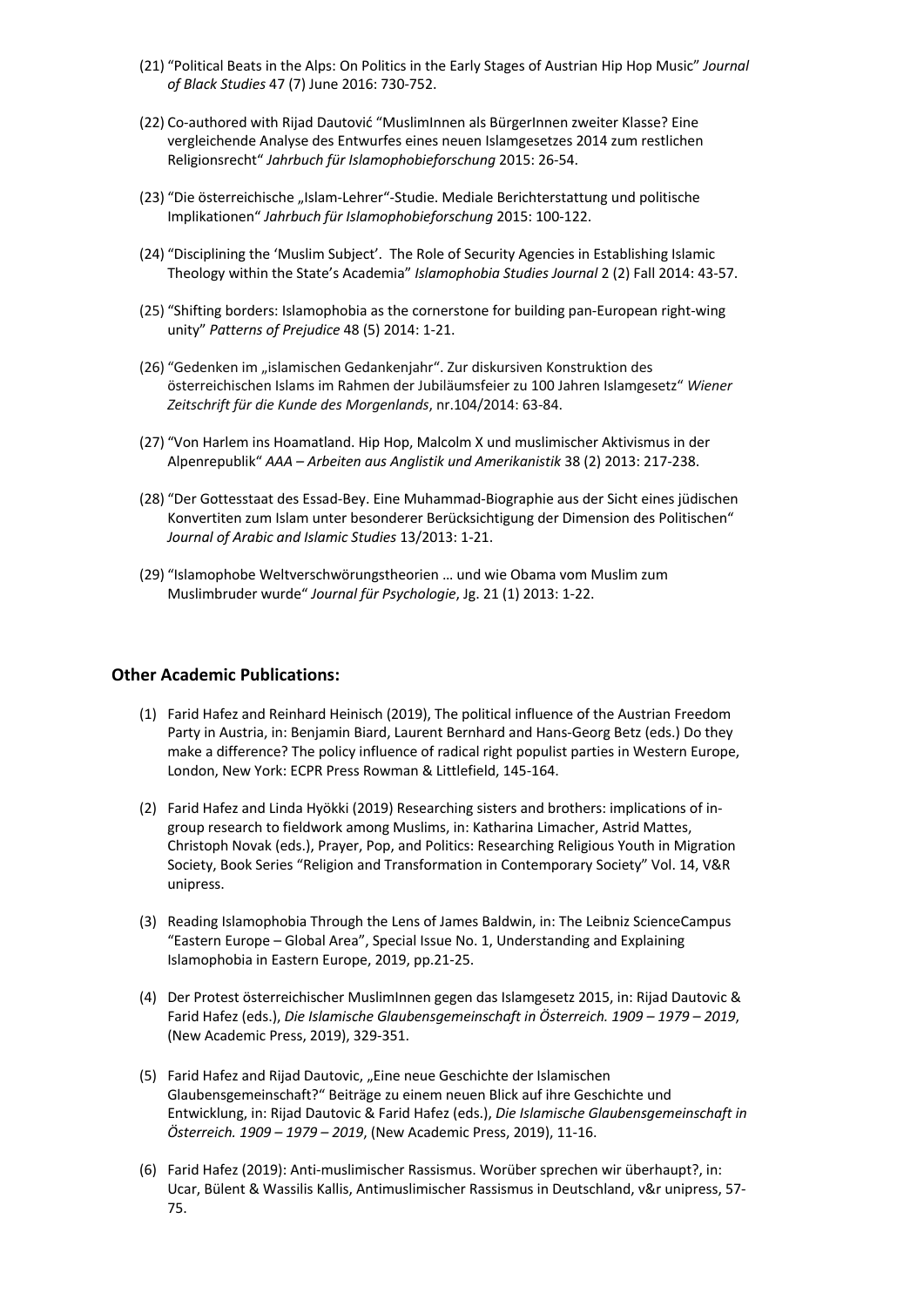- (7) (with Enes Bayraklı and Léonard Faytre), Making sense of Islamophobia in Muslim societies, in: Enes Bayrakli and Farid Hafez (eds.), Islamophobia in Muslim Majority Societies, Routledge, 2019, pp. 5-20.
- (8) Muslim Civil Society under Attack: The European Foundation for Democracy's Role in Defaming and Delegitimizing Muslim Civil Society, in: Iner Derya & John Esposito (eds.), *Islamophobia and Radicalization: Breeding Intolerance and Violence*, Palgrave (2018), 117- 137.
- (9) Unser Österreich. Wie die muslimimsche Jugend geschlossene Definitionen von österreichischer Identität herausfordert, in: Gertraud Diem-Wille, Ludwig Nagl, Anton Pelinka, Friedrich Stadler (Hg.), Europa, Demokratie, Ökumene, Kultur. Festschrift für Raoul Kneucker zum 80. Geburtstag, Wien – Köln – Weimar: Böhlau Verlag, 2018, 259-274.
- (10) Dehumanization and Islamophobia, in: Adem Sözüer (ed.), Discrimination. Academic Papers, 5th International Crime and Punishment Film Festival, Onikilevha, 77-85.
- (11) Fluchtbewegungen und Rassismus. Der Islam als Projektionsfläche, in: Bettina Gruber/Viktorija Ratković (eds.). Migration, Flucht und Frieden: Perspektiven auf das Zusammenleben in der Postmigrantischen Gesellschaft (2017).
- (12) Demokratisches Religionsrecht? Das Islamgesetz 2015 vor dem Hintergrund österreichischer Demokratiequalität, in: Jessica Fortin-Rittberger and Franz Gmainer-Pranzl (Hg.). Demokratie. Ein interdisziplinäres Forschungsprojekt, Reihe: Salzburger interdisziplinäre Diskurse, Peter-Lang Verlag, 2017.
- (13) Ethnos vs. Demos: Der exkludierende 'Volks'-Begriff und dessen Anschlussstellen für antimuslimische Positionen im zeitgenössischen Rechtspopulismus, *Forschungsjournal Soziale Bewegungen*, Die neue politische Normalität? Der aufhaltsame Aufstieg des Rechtspopulismus, Band 30, Heft2, 2017, 100-108.
- (14) Die Kraft der Imagination. Islamophobie als Beispiel des imaginierten ,anderen' Europa, in: Ilse Fischer & Johannes Hahn (Hg.). Europa Neu Denken. Sehnsucht nach der Fremde. Nachbarschaft erleben. Band 4, Salzburg: Verlag Anton Pustet, 33-44.
- (15) "Kleiner Verein oder Vertretung einer Mehrheit: Wer ist die Islamische Glaubensgemeinschaft in Österreich?" In Jasmina Rupp (ed.), *Der (Alb)traum vom Kalifat - Ursachen und Wirkung von Radikalisierung im politischen Islam* (Vienna, Böhlau Verlag 2016): 333-356.
- (16) "Die MJÖ als Projektionsfläche für Verschwörungen" In Farid Hafez, Reinhard Heinisch, Raoul Kneucker & Regina Polak (eds.), *Jung, muslimisch, österreichisch. Einblicke in 20 Jahre Muslimische Jugend Österreich* (Vienna, New Academic Press & Alhamra 2016).
- (17) "Black (Muslim) Power: Hip Hop und Malcolm X als Inspirationsquellen einer österreichischen Jugendarbeit" In Farid Hafez, Reinhard Heinisch, Raoul Kneucker & Regina Polak (eds.), *Jung, muslimisch, österreichisch. Einblicke in 20 Jahre Muslimische Jugend Österreich* (Vienna, New Academic Press & Alhamra 2016).
- (18) "The Refugee Crisis and Islamophobia (Commentary)" *Insight Turkey*, 17 (4) 2015: 19-26.
- (19) "Das IslamG im Kontext islamophober Diskurse. Eine Policy Frame-Analyse zum Politikgestaltungsprozess des IslamG 2015" *Juridikum* 2/2015: 160-165.
- (20) "Islamophobic Populism in Austria: Discourse Strategies of a Far Right Politician" In Seyyed-Abdolhamid Mirhosseini & Hossein Rouzbeh (eds.), *Instances of Islamophobia. Demonizing the Muslim "Other".* (Lanham/Maryland, Rowman and Littlefield 2015): 37-52
- (21) Co-authored with Alfred Garcia Sobreira-Majer, Amani Abuzahra & Georg Ritzer "Interreligiöses Lernen in Begegnung – Evaluation von Begegnungslernen in der ReligionslehrerInnenausbildung" In Thomas Krobath & Georg Ritzer (eds), *Ausbildung von ReligionslehrerInnen. konfessionell - kooperativ - interreligiös – pluralitätsfähig*. (Vienna, Lit Verlag 2014): 155-184.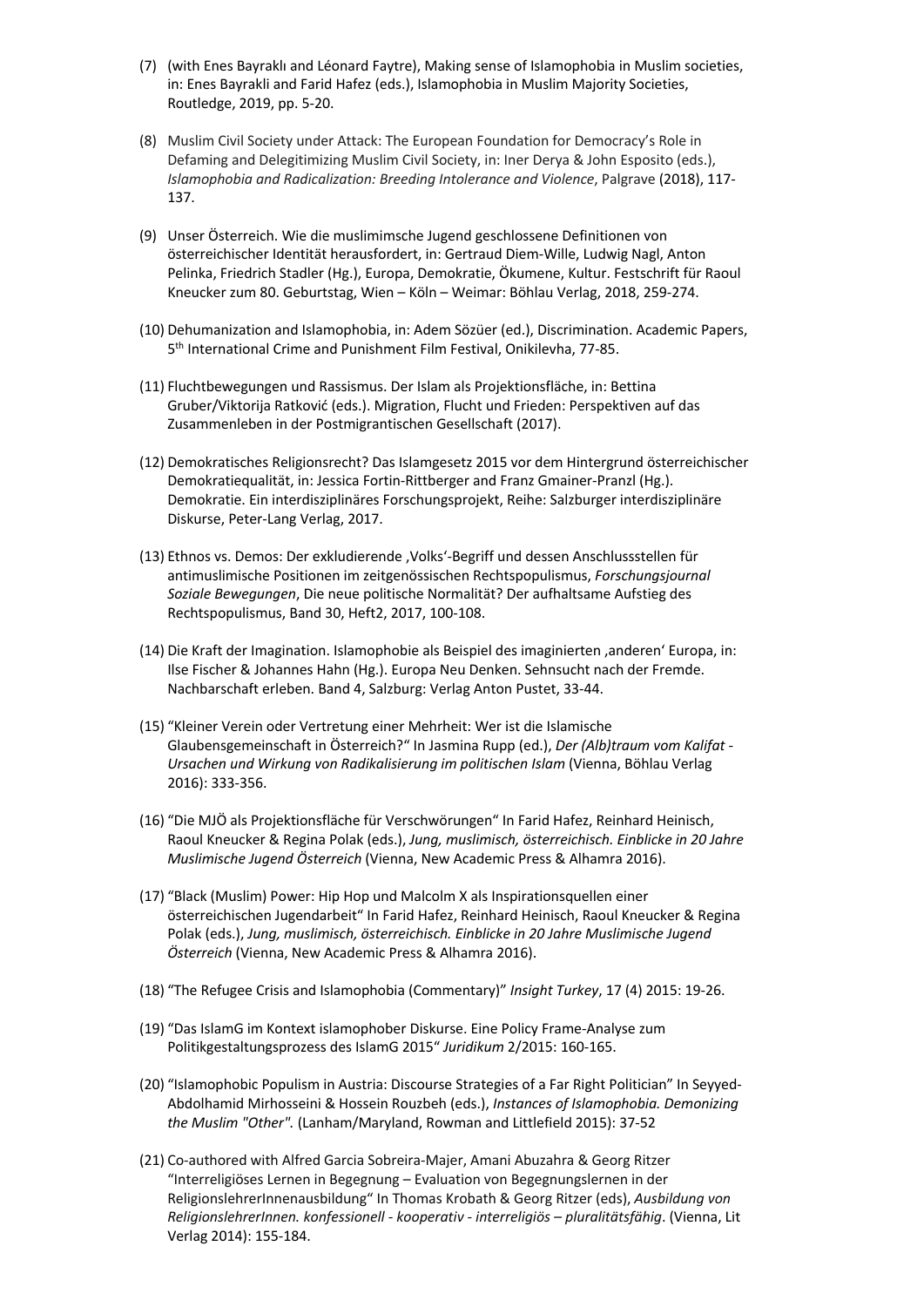- (22) "Islamophobie zwischen Oppositions- und Regierungspolitik: Die Beispiele Deutschland, Schweiz und die Niederlande" In Wolfgang Benz (ed.), *Ressentiment und Konflikt. Vorurteile und Feindbilder im Wandel*. (Schwalbach, Wochenschau Verlag 2014): 32-47.
- (23) ""Eine Moschee mit Minarett pro Bundesland!" Zum Umgang mit der muslimischen Religion im öffentlichen Raum in Österreich am Beispiel von Moscheen und muslimischen Gebetsräume" In Brigitte Schinkele, René Kuppe, Stefan Schima, Eva M. Synek, Jürgen Wallner & Wolfgang Wieshaider (eds.), *Recht Religion Kultur. Festschrift für Richard Potz zum 70. Geburtstag*. (Vienna, Facultas Verlag 2014): 103-116. (nochmals veröffentlicht unter: Ernst Fürlinger (Hrsg.), Die Freiheit der Religion Ein klassisches Menschenrecht in der Kontroverse, Reihe Religion und Globalisierung, Krems: Edition Donau Universität Krems, 2017, 79-91)
- (24) "One representing the many, institutionalized Austrian Islam" In: Samuel Behloul, Susanne Leuenberger & Andreas Tunger-Zanetti (eds.), *Debating Islam. Negotiating Religion, Europe, and the Self* (Bielefeld, Transcript Verlag 2013): 227-242.
- (25) "Muslimische Aggiornamenti und Denominationalismus in Österreich. Eine Analyse des Fallbeispiels Islamische Glaubensgemeinschaft in Österreich" In Jürgen Nautz, Kristina Stöckl & Roman Siebenrock (eds.), *Öffentliche Religionen in Österreich. Politikverständnis und zivilgesellschaftliches Engagement* (Innsbruck, Innsbruck University Press, 2013): 211-224.
- (26) "Islam in der Debatte über das "Eigene" und das "Fremde"" In Christian Danz & André Ritter (eds.), *Zwischen Kruzifix und Minarett. Religion im Fokus der Öffentlichkeit (Studien zum interreligiösen Dialog*) (Münster/New York/München/Berlin, Waxmann Verlag 2012): 15-30.
- (27) "Islamophobie und die deutschen Bundestagsparteien. Eine Analyse vom 27. Oktober 2009 bis 9. Juni 2011" In Thorsten Gerald Schneiders (ed.), *Verhärtete Fronten. Der schwierige Weg zu einer vernünftigen Islamkritik* (Wiesbaden, Springer Verlag 2012): 57-76.
- (28) "Jörg Haider and Islamophobia" In Humayun Ansari & Farid Hafez (eds), *From the Far Right to the Mainstream Islamophobia, Party Politics and the Media* (Frankfurt/New York, Campus Verlag 2012): 45-68.
- (29) "Antisemitismus und Islamophobie" *Jahrbuch für Islamophobieforschung* (Vienna, New Academy Press, 2012).
- (30) "Koranverbrennung als fundamentalistischer Akt" In Anton Pelinka & Birgit Haller (eds), *Fundamentalismus* (Wien, Braumüller Verlag 2011): 111-125.
- (31) "Von der "Verjudung" zur "Islamistenpartei". Neue islamophobe Diskursstrategien der FPÖ im Rahmen des Wiener Wahlkampfs" *Jahrbuch für Islamophobieforschung* (Bozen/Innsbruck/Vienna, Studienverlag 2011): 83-98.
- (32) "Österreich und der Islam eine Wende durch FPÖVP? Anmerkungen zur Rolle von Islamophobie im politischen Diskurs seit der Wende" In Frederick Baker& Petra Herczeg (eds.), *Die beschämte Republik: Zehn Jahre nach Schwarz-Blau in Österreich* (Vienna, Czernin Verlag 2010).
- (33) "Islamophobie und die FPÖ im Jahr 2009" *Jahrbuch für Islamophobieforschung* (Bozen/Innsbruck/Vienna, Studienverlag 2010): 62-77.
- (34) "Zwischen Islamophobie und Islamophilie: Die FPÖ und der Islam" In John Bunzl & Farid Hafez (eds.), *Islamophobie in Österreich* (Bozen/Innsbruck/Vienna, Studienverlag 2009): 105-125.
- (35) "Islamophobe Diskursstrategien in Grün und Blau. Eine diskursanalytische Analyse eines Interviews des Grünen Bundesrat Efgani Dömez" In John Bunzl & Farid Hafez (eds.), *Islamophobie in Österreich* (Bozen/Innsbruck/Vienna, Studienverlag 2009): 168-182.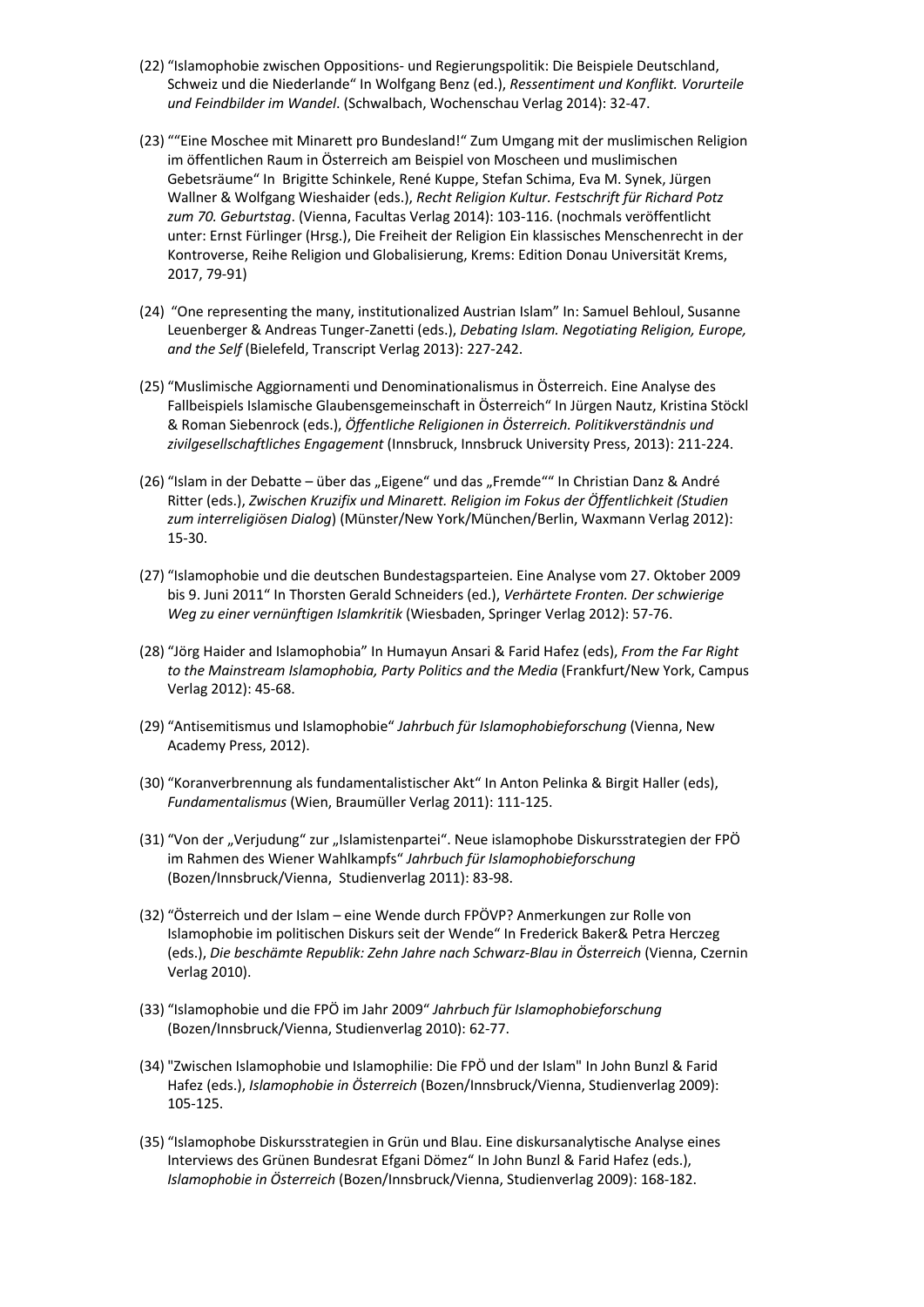- (36) Co-authored with Richard Potz "Moscheebau- und Minarettverbote in Österreich" In John Bunzl & Hafez Farid (eds.), *Islamophobie in Österreich* (Bozen/Innsbruck/Vienna, Studienverlag, 2009): 143-155.
- (37) "Institutionalisierter 'Islam daham'" In Rüdiger Lohlker (ed.), *Occasional Papers Islamic Studies* No 1 (University of Vienna/Department of Oriental Studies 2009): 5-25.

## **Policy Papers**

- (1) (with Reinhard Heinisch and Eric Miklin) The Rise of anti-Muslim Politics in Austria, in: Alina Polyakova, Chris Meserole and Shadi Hamid (eds.), Muslims in the West and the Rise of the New Populists, *Brookings Institution* Washington D.C.
- (2) Farid Hafez, Islamophobia in Austria: National Report 2018, in: Enes Bayraklı & Farid Hafez, European Islamophobia Report 2018, Istanbul, SETA, 2019, pp. 87-126.
- (3) Enes Bayraklı & Farid Hafez, The State of Islamophobia in Europe in 2018, in: Enes Bayraklı & Farid Hafez, European Islamophobia Report 2019, Istanbul, SETA, 2018, pp. 7-57.
- (4) Banning Symbols of Extremism in Austria: Targeting Extremism or Civil Society?, *Perspectives*, Istanbul: SETA, No 49, December 2018
- (5) Österreichischer Islamophobiebericht, *Analyse*, Istanbul: SETA, Nr. 28, July 2018.
- (6) Österreichischer Islamophobiebericht, *Analyse*, Istanbul: SETA, Nr. 42, July 2018.
- (7) The French Initiative to Change the Qur'an, *Perspectives*, Istanbul: SETA, No 39, May 2018
- (8) Austria's Shift to Authoritarian Islam Politics, *Perspectives*, Istanbul: SETA, No 40, May 2018
- (9) Farid Hafez, Islamophobia in Austria: National Report 2017, in: Enes Bayraklı & Farid Hafez, European Islamophobia Report 2017, Istanbul, SETA, 2018, pp. 27-66.
- (10) Enes Bayraklı & Farid Hafez, The State of Islamophobia in Europe, in: Enes Bayraklı & Farid Hafez, European Islamophobia Report 2017, Istanbul, SETA, 2018, pp. 7-32
- (11) Salafism: A historical Approach, *ORIENT Journal for Politics, Economics and Culture of the Middle East* 2/57 2016: 7-15.
- (12) Enes Bayraklı & Farid Hafez, The State of Islamophobia in Europe, in: Enes Bayraklı & Farid Hafez, European Islamophobia Report 2016, Istanbul, SETA, 2017, pp. 5-10.
- (13) Farid Hafez, Islamophobia in Austria: National Report 2016, in: Enes Bayraklı & Farid Hafez, European Islamophobia Report 2016, Istanbul, SETA, 2017, pp. 29-59.
- (14) Farid Hafez, Islamophobia in Austria: National Report 2015, in: Enes Bayraklı & Farid Hafez, European Islamophobia Report 2015, Istanbul, SETA, 2016, pp. 21-47.
- (15) Institutionalized Islamophobia: The Draft of the Austrian Islam-Law, *Perspectives*, Istanbul: SETA, No 14, October 2014

#### **Talks and Paper Presentations at Conferences (extract)**

(1) Presentation of paper "Juden und Muslime in Deutschland – vom frühen 19. Jahrhundert bis heute", Leo Baeck Institute & University of Munich, München, 15-17 January 2020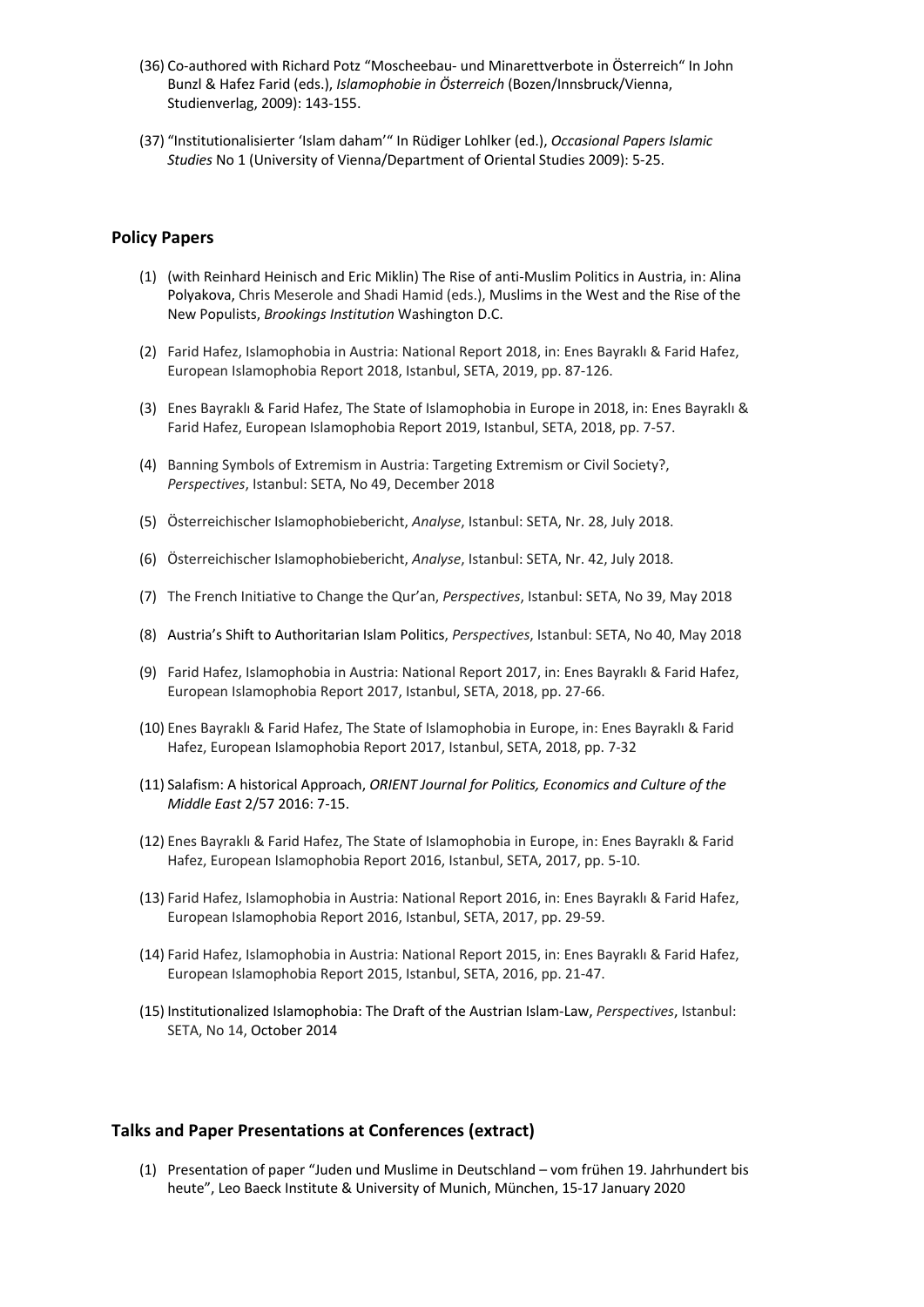- (2) Podiumsdiskussion am Podium zu "Islamforschung neu denken. Anstöße zu neuen Perspektiven auf muslimische Lebenswelten in Europa" im Rahmen der Konferenz "Die Muslim\*innen in Europa. Fakten, Analysen, Ausblicke", Sigmund Freud PrivatUniversität Wien, 30. November 2019
- (3) Input zu 'Die Bedeutung der Dimension Religion in einer säkularen Organisation ', TU Wien/WKO Wien, 28 Oktober 2019
- (4) Keynote im Rahmen der Konferenz "Flucht, Migration, Heimat(en): Muslim\*innen und Deutschland", organisiert von Insaan, Berlin, 1-2 Oktober 2019
- (5) Presentation of Findings of the European Islamophobia Report 2018, OSCE Human Dimension and Implementation Meeting by ODIHR/OSCE, Warsaw, 24 September 2019
- (6) Talk on "Die österreichische Islampolitik im Wandel", Lions Club Wien, 17 September 2019
- (7) Presentation of paper "Malcolm X and Mauthausen: Anti-Semitism, Racism and the reception of Malcolm X in the Austrian Muslim Youth (MJÖ)" during the 'Malcolm X Workshop' at the Swedish Research Institute in Istanbul (SRII), 19-20 August 2019.
- (8) Key Note on 'The State of Islamophobia in Europe' during the 'Workshop on Synergies and Good Practices Tackling Anti-Muslim Racism and Discrimination' organized by the European Commission and the Spanish Observatory on Racism and Xenophobia (OBERAXE) in Madrid, 25 June, 2019.
- (9) Presentation of Paper on 'Antisemitism and Islamophobia in Election Campaigns. A Historical Comparison' during workshop 'Regionalism and Borders. Antisemitism and Islamophobia, organized by the Bruno Kreisky Forum for International Dialogue, 23–25 May, 2019.
- (10) 'The Global Dimensions of Religious Othering' organized by the Forum for Interdisciplinary Religious Studies (FiReF-FIRSt), University of California, Santa Barbara, and University of Göttingen (Germany), 11 June, 2019.
- (11) Presentation of Paper on 'Antisemitism and Islamophobia in Election Campaigns. A Historical Comparison' during workshop on 'The Global Dimensions of Religious Othering' organized by the Forum for Interdisciplinary Religious Studies (FiReF-FIRSt), University of California, Santa Barbara, and University of Göttingen (Germany), 11 June, 2019.
- (12) Talk , Anti-Muslim Racism in Europe', 17 April, 2019, Williams College.
- (13) Presentation of paper , Islamophobia and think tanks' at  $2<sup>nd</sup>$  International Conference on Islamophobia 'Islamophobia Analyzing its Discourses and Geopolitics', Istanbul Zaim University, Center for Islam and Global Affairs, 12-14 April, 2019.
- (14) Presentation of paper 'Politischer Islam im Diskurs der österreichischen Regierung: neueste Entwic1klungen ' organized by the Islamic Religious Community in Austria, 25 March, 2019.
- (15) Workshop participation with presentation of paper on Austrian case study, 'Muslims in the West Workshop' organized by The Brookings Institution, 12-13 March, 2019.
- (16) Participation during a panel on Islamophobia in Europe, European Parliament, S&D, Brussels, 27 February, 2019.
- (17) Keynote during a conference "In Gottes Namen?! Streit um Religion in Gesellschaft und Politik" organized by the Bundeszentrale für Politische Bildung, 28-30 January 2019.
- (18) Participation during a panel on Islamophobia in Europe, Council of Europe, Strasbourg, 21 January, 2019.
- (19) Key note at conference "Religion als Hafen oder Bedrohung Religi-öse Stereotypen in der medialen Vermitt-lung des 20. Jahrhunderts", University of Oldenbourg (Germany), 14-15 November, 2018.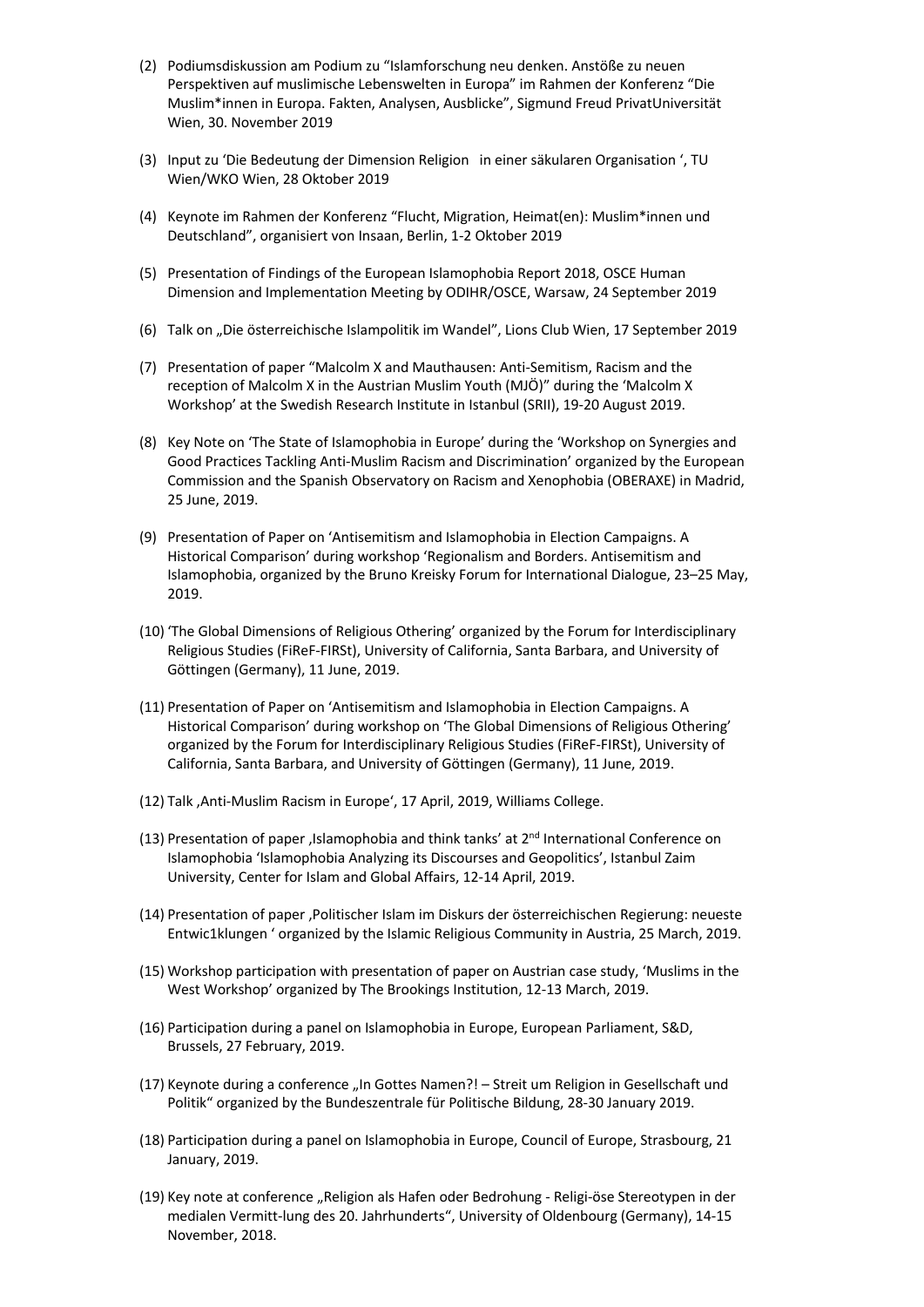- (20) Confronting Islamophobia in Education, paper presented at conference 'Nationalpopulismus bildet' organized by Salzburg University, Université de Lorraine, and Pädagogische Hochschule Salzburg, 12-23 October 2018.
- (21) Anti-Muslim Racism in Europe, Talk at Center for Islamic Life at Rutgers University, 2 October 2018, Rutgers University, Newark Campus.
- (22) International Islamophobia Studies Conference', Paper presented ''Strategies of Defamation of Muslim Civil Society Actors'', UC Berkeley, 29 April 2018, Berkeley.
- (23) Framing Islamophobia in Europe, talk given at UC Berkeley, 25 April 2018, Berkeley.
- (24) 'Islamophobia and the Normalization of Racism', Talk given at Leiden University, 19 April 2018, The Hague.
- (25) Key note at International Islamophobia Conference at Istanbul Zaim University on "Antisemitism and Islamophobia", 6 April 2018, Berkeley.
- (26) Transnational Islamophobia Conference, Reflections on the European Islamophobia Report, Center for Race and Gender at UC Berkeley, 9 December 2017, Paris.
- (27) Tag der Politikwissenschaft, Paper presented 'Postkoloniale Politikwissenschaft in Österreich?', University of Toronto, 30 November 2017, Graz.
- (28) Workshop 'Islamophobia in East and West of Germany', Paper presented 'Islamophobia without Muslims?', University of Toronto, 18 November 2017, Toronto.
- (29) Workshop 'Islamophobia in Eastern Europe', Paper presented 'Reading Islamophobia through the Lenses of James Baldwin', University of Leipzig, 3 November 2017, Leipzig.
- (30) Talk given at OSCE (Human Dimension Implementation Meeting 2016): "Issues, Opportunities, and the Specific Challenges of Combatting Anti-Semitism and Intolerance and Discrimination against Christians, Muslims and members of other religions", 23 June 2017.
- (31) Talk on "Anti-muslimischer Rassismus entlang des Atlantiks" given at '3. Demokratiekonferenz der Stadt Essen', 20 May 2017.
- (32) Talk on 'Antisemitism & Islamophobia', General Theological Union, Berkeley, 24 April 2017, Berkeley.
- (33) 'International Islamophobia Studies Conference', Paper presented 'Schools of Thought in Islamophobia Studies', UC Berkeley, 21 April 2017, Berkeley.
- (34) Talk on "Islamophobia and its Rise in the United States", Richland College (Dallas Community College District), April 18 2017, Dallas/Texas.
- (35) Conference "Minorities and Minority Discourses in Germany since 1990", Paper presentation "Comparing Antisemitism and Islamophobia in Germany", UMass Amherst, March 4 2017, Amherst/USA.
- (36) Workshop on Islamophobia in the Eastern Countries of the European Union. Paper prepared for the Czech Academy of Sciences and University of Toronto, 23 October 2016, Prague.
- (37) Syracusa, 6 9 October 2016.
- (38) Islamophobia and Antisemitism in Europe's Far Right, 31 May 2016, Doha.
- (39) Islamophobia and the imagination of the enemy, University of Klagenfurt, 12 May 2016 (Universitätslehrgang Inklusionsbegleiter\*in, Institut für Psychologie)
- (40) Keynote Speech at Botstiber Foundation, Annual Meeting, 20 May 2016, Washington DC.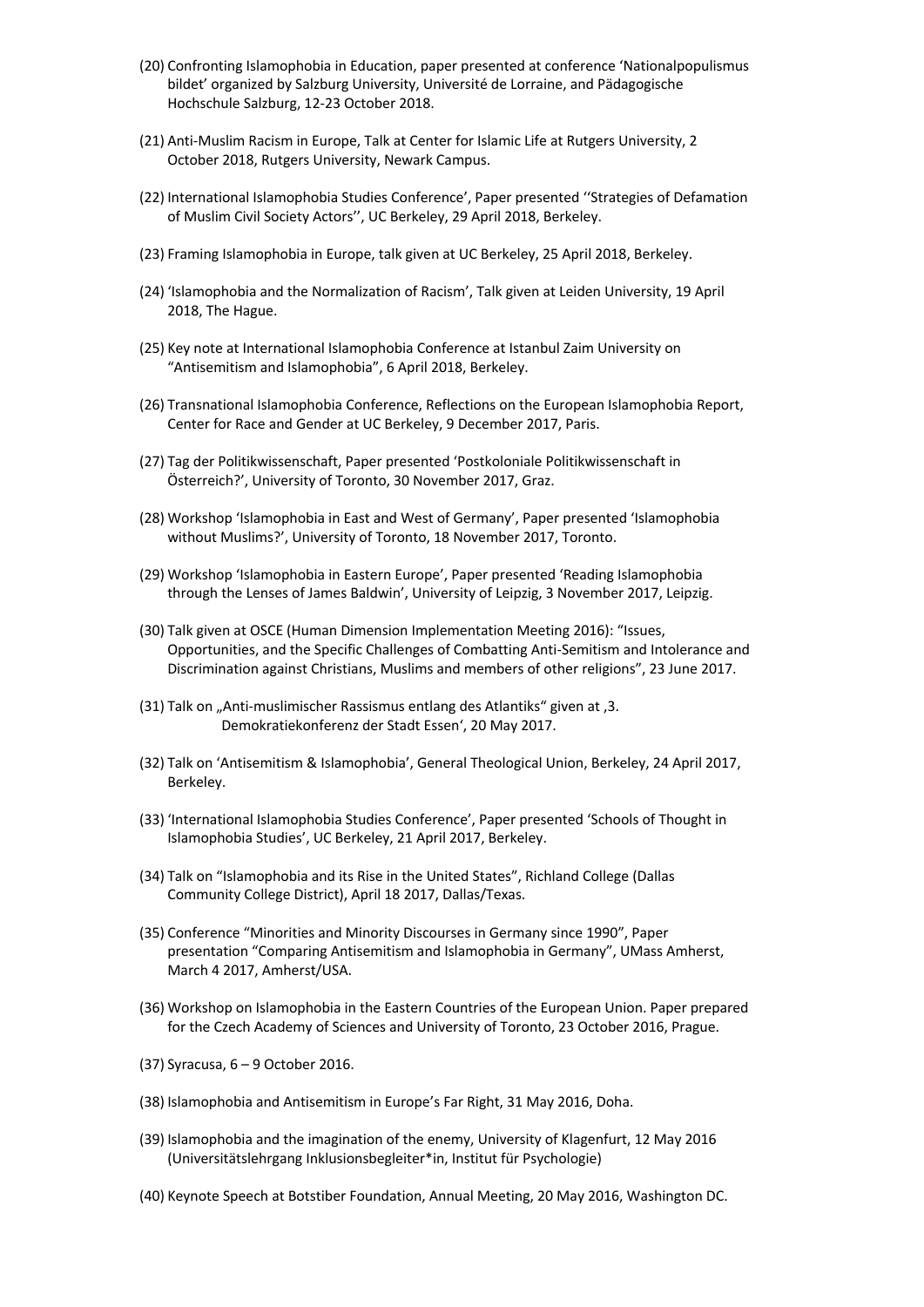- (41) Racism in the Press, Milton Wolf Seminar on Media and Diplomacy organized by Diplomatic Academy Vienna, Annaberg School of Communication at University of Pennsylvania and The American Austrian Foundation, 5 April 2016, Vienna.
- (42) Presentation of European Islamophobia Report at European Parliament, Brussels, 3 May 2016.
- (43) Moderation of panel on Islamic Chaplaincy during 'Critical Muslim Forum' organized by Friedrich-Ebert-Stiftung, 7 April 2016.
- (44) Paper "Translating the 'Political' in Hip Hop. From the US to Austria" presented at Austrian Studies Association, Annual Conference in Vienna, 15 March 2016.
- (45) Talk "A holistic approach to addressing intolerance and discrimination against Muslims in the OSCE region" given at OSCE Office for Democratic Institutions and Human Rights (ODIHR) meeting, 19 February 2016.
- (46) Keynote Speech "Antimuslimischer Rassismus worüber sprechen wir eigentlich?", 13 15 January 2016, University of Osnabrück.
- (47) 'Islamophobia', STEOP Vorlesung Winter Term 2015-2016 "Politik Wissenschaftliche Betrachtet", University of Salzburg, 14 December 2015.
- (48) Talk on "Religion und Internationale Politik" organized by Universität für Angewandte Kunst Wien, 15 December 2015.
- (49) Panel discussion on "Flüchtlingsproblematik Wie weiter?" organized by Cartellverband Juvenia, 10 December 2015.
- (50) Talk "Islam and Democracy" organized by Bund Sozialdemokratischer AkademikerInnen, 9 December 2015.
- (51) Panel Discussion "Antisemitismus und Islamophobie" organized by Wien Museum, 4 December 2015.
- (52) Paper "Erklärungen der österreichischen Islampolitik" Presented during the annual conference of the Austrian Association of Political Science, 28 November 2015.
- (53) Talk "Islamisch-politische Denker" organized by Robert Jungk Bibliothek, 2 November 2015.
- (54) Paper presentation "Islamophobia: From Dehumanization to Discrimination" during conference organized by Istanbul University, Law Department, 19 October 2015.
- (55) Antisemitism and Islamophobia, 1-4 October 2015, German Studies Association in Washington.
- (56) Talk "The Austrian 2015 Islam Law: Effective security or Institutionalized Islamophobia?" organized by Georgetown University, Alwaleed Bin Talal Center for Muslim-Christian Understanding, BMW Center for German and European Studies (co-sponsor), 1 October 2015.
- (57) Austria's 2015 Islam-law: Institutionalized Islamophobia and the surveillance of the Muslim subject; Islamophobia and Surveillance: Genealogies of a Global Order ErRS annual symposium, 25 September 2015, Edge Hill University (UK).
- (58) Politikwissenschaft an der Schnittstelle zur Erforschung von Religion und Migration, Forschungsplattform Religion and Transformation, 24 September 2015, University of Vienna.
- (59) Talk "Zukunft braucht Einwurzelung. Gedanken Zum Ausländerwahlrecht" organized by Waldviertler Akademie, 7 September 2015.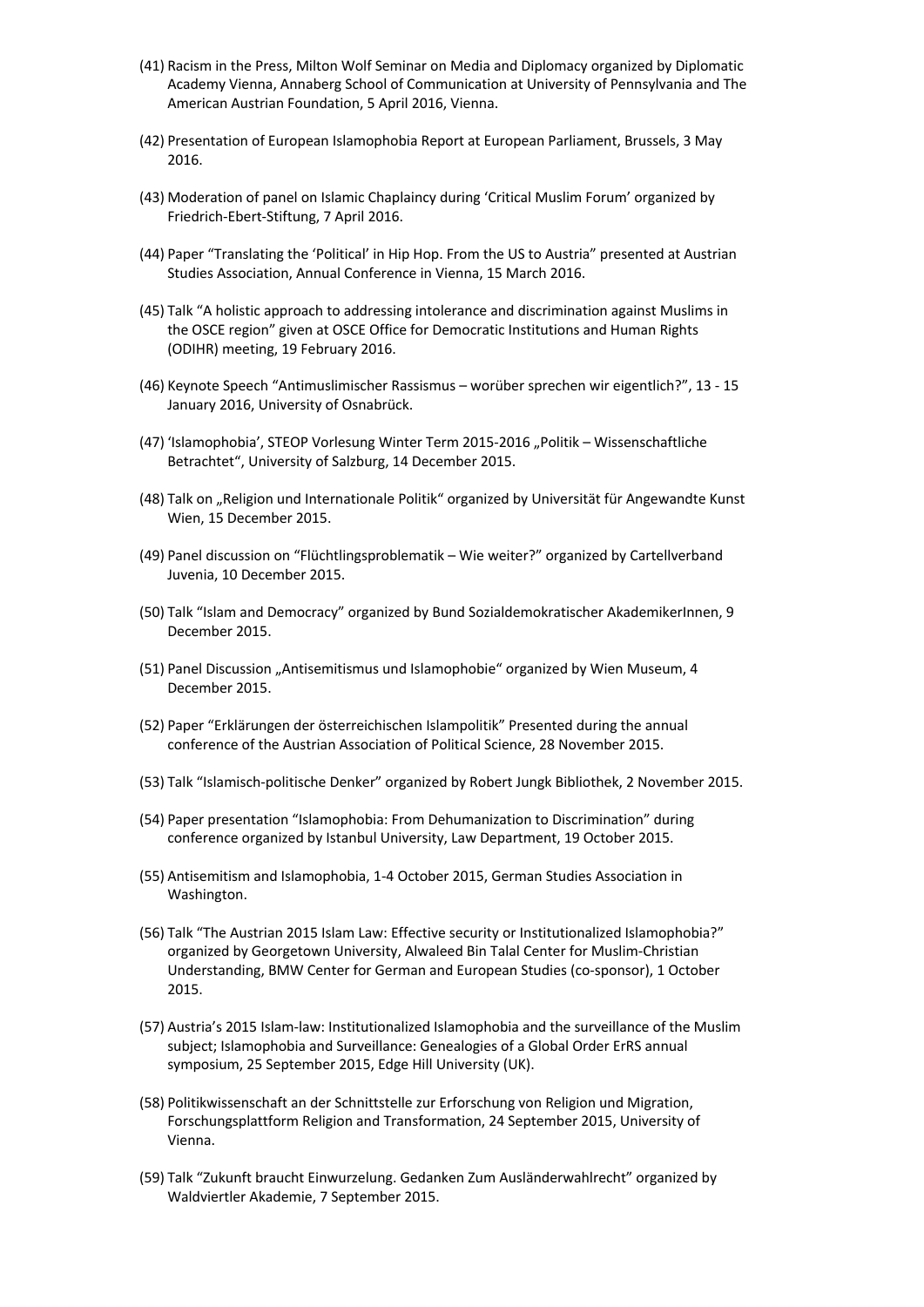- (60) Workshop "Together against Islamophobia. Acting for Human Rights" organized by Council of Europe and FEMYSO, 6 May 2015.
- (61) Paper presentation " Antisemitism and Islamophobia: The State of the Art" at International Islamophobia Studies Conference, organized by University of California, Berkeley, 24 April 2015.
- (62) Talk on "Rassisten sind immer die Anderen Über Verstrickung und Handlungsfähigkeit" organized by Evangelische Akademie Berlin,, 14 March 2015.
- (63) From Anti-Semitism to Islamophobia. A strategic shift in Europe's Radical Right; Anti-Jewish and anti-Muslim racisms and the question of Palestine/Israel, February 2015, SOAS London
- (64) Eine Theorie der Islamophobie, Fachtagung Islamismus, Islamophobie, Extremismus, 6 February 2015, Foundation for Islamic Studies Berlin.
- (65) Live Debate at Puls 4, 'Pro und Contra' on "Pegida", 2 February 2015.
- (66) Talk on Islamism for personnel of the Beratungsstelle Extremismus, Bundesministerium für Familien und Jugend, 30 January 2015.
- (67) Panel discussing "Muslime unter Generalverdacht" organized by Verein Wirtschaft für Integration, Vienna, 28 January 2015.
- (68) Live Debate at ORF 'Im Zentrum' on "Europa in Angst. Das Ende der Toleranz?", 11 January 2015.
- (69) The 'Austrian Model of Islam' as a Tool for Austria's Foreign Policy; Islamophilia as Soft Power at L'Ecole des Hautes Etudes (CADIS), 12 December 2014, Paris.
- (70) Antisemitism and Islamophobia: The State of the Art; Islamophobia Studies Conference at University of California, Berkeley, 24 April 2014.
- (71) Theorizing Islamophobia, paper presented at conference "Islam, Political Islam, and Islamophobia: An International Conference" at Indiana University in Bloomington, 29-30. March 2013.
- (72) "From Harlem to Hoamatlond/the Alps. Hip Hop, Malcolm X and Islamic Activism in Austria" presented at the Center for Austrian Studies at University of Minnesota, 26 February 2013.
- (73) "From Harlem to Hoamatlond/the Alps. Hip Hop, Malcolm X and Islamic Activism" presented at the Center for the Study of Race, Politics and Culture (CSRPC) at University of Chicago, 25 February 2013.
- (74) "What is Islamophobia?", talk given at conference "Facing Religious Intolerance: Islamophobia in 21st Century America" at the American Islamic College, 23 February 2013.
- (75) Talk given at "Black History in the German World: Hip Hop, Muslim Youth and U.S. Cultural Diplomacy" at Deutsche Haus, New York University, 19 February 2013.
- (76) Muslimfeindschaft in Mitteleuropa: Deutschland, Schweiz, Niederlande; *Ressentiment und Konflikt.* Paper prepared for the conference *Vorurteile und Feindbilder im Wandel* organized by Sir Peter Ustinov Institut, 13 May 2012, Vienna.
- (77) Institutionalization of Islam in Austria. Paper prepared for the conference *Migration, Islam and Multiculturality in Europe* organized by Hacettepe University, Migration and Politics Research Centre (HUGO) in cooperation with Oxford Center for Islamic Studies (OCIS), 13-13 April 2012, Ankara.
- (78) Islamic Religious Pedagogics in Austria. Paper prepared for the International Conference on Intercultural Pedagogics organized by Osmangazi University, 5 March 2012, Eskisehir.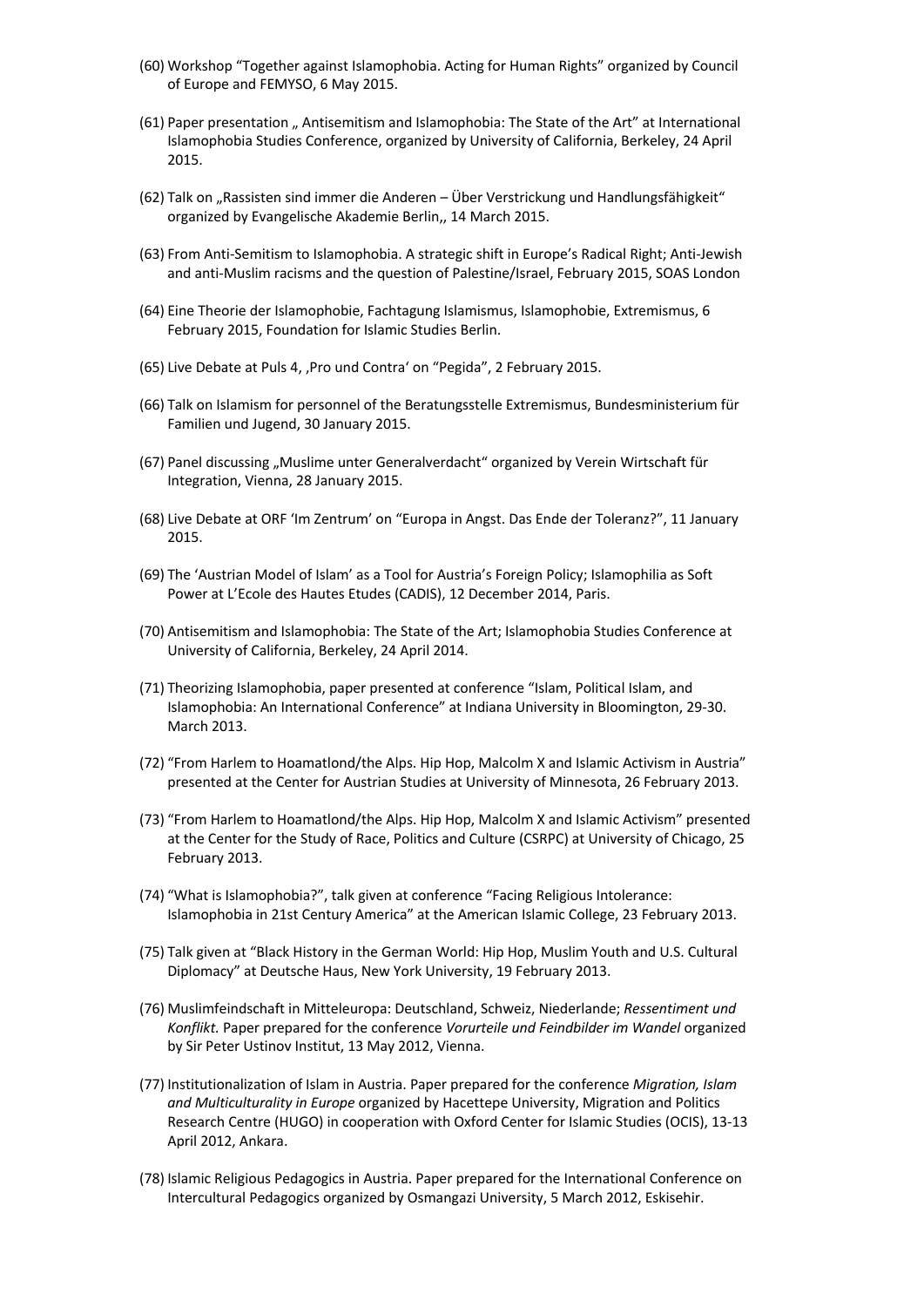- (79) Shifting Borders Europe's far right, Israel, anti-Semitism and Islamophobia. Paper presented at the International conference "Patterns of Exclusion", 18 May 2011, University of Fribourg/Switzerland.
- (80) Islamophobia in Austria, paper presented at the "Kulturanthropologisch-philosophische Canetti-Symposium" on "Fremdenhass und Heimatliebe", 04 December 2010.
- (81) "Jewish, Muslim and Christian Perspectives on Combating Discrimination and Promoting Inclusion", panel participation. Organized by the Diplomatic Academy Vienna, 9 April 2011
- (82) "Youth the Future" within the panel "Islam in Europe. Insult: Fractured states?", Panel discussion organized by the New York Public Library within the "Muslim Voices Festival" organized by Brooklyn Academy of Music, Asia Society and Center for Dialogues at New York University, 10 June 2009.
- (83) Islam in Austria: Uniquely European, Unique Challenges, Lecture organized by the Austrian Consulate General in Chicago/USA in cooperation with the Goethe-Institute Chicago, 3 June 2009.
- (84) Muslimische Jugendarbeit in Österreich Status Quo und Entwicklungspotenzial, paper presented at conference "Coole Muslime? Was muslimische Jugendorganisationen zur gesellschaftlichen Entwicklung beitragen können" at the Evangelische Akademie in Loccum (Germany), 15-17 May 2009
- (85) Islamophobic Populism, paper presented at the German Studies Association-conference on "New Nationalisms and Conservatism in Germanophone Countries: Realities, Representations, and Responses", St.Paul/Minnesota, 1 – 5 October 2008
- (86) Paper on Islamophobic Populism in Green, paper presented at BRISMES Conference "Mapping Middle Eastern & North African Diasporas" organized by University of Leeds (UK) and British Society for Middle Eastern Studies, 4-6 August 2008.
- (87) Islamophobia in Austria, paper presented at the conference "Religion, Faith and Spirituality. An interdisciplinary and International Postgraduate Conference on the Past, Present and Future" organized by Bangor University (Wales, UK), 24. – 26 June 2008
- (88) Islamophobic Populism, paper presented at the  $6<sup>th</sup>$  International Doctoral Seminar in Social Sciences organized by EUSOC (European Graduate School for Social Sciences), in Telc/Czeck Republic, 08. – 11 May 2008

## **Participation in Workshops and Conferences (extract)**

- (1) Symposium "Zur Kritik der weltbürgerlichen Vernunft", University of Potsdam & Global Citizenship Alliance, Hannover – 21.-22. Oktober 2019
- (2) Conference: Towards a Global Exchange on Religion in Society, organized by European External Action Service (EEAS) and the Transatlantic Network on Religion and Diplomacy (TPNRD), Brussels, 6 September 2019
- (3) 2019 Annual Seminar on Ethics, Religion, and the Holocaust Interreligious Studies and the Holocaust: New Research, New Conversations, United States Holocaust Memorial Museum, Washington D.C., July 15-19, 2019

#### **Conferences (Co-)Organized:**

- *Living with Islamophobia*, Free University Berlin, Rat für Migration, Alice Salomon Hochschule Berlin, University of Salzburg, planned for October 2018
- Annual Conference of Austrian Political Science Association, 2017